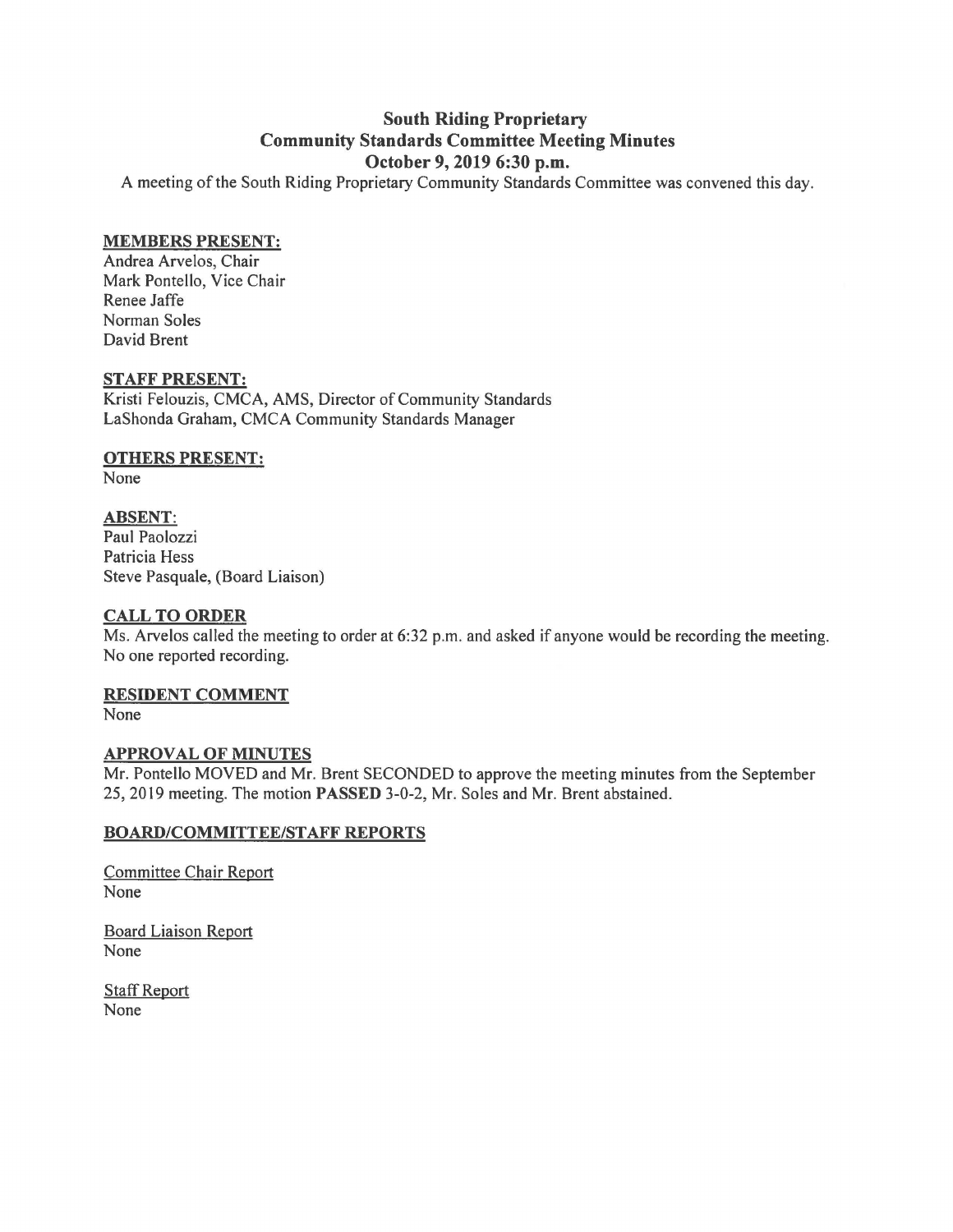# **OWNER APPLICATIONS FOR REVIEW/DECISION**

\*\*\*Please see the Community Standards Committee Application Decisions, entered as Exhibit 1.

## **EXECUTIVE SESSION**

Mr. Pontello MOVED and Mr. Brent SECONDED to enter Executive Session at 6:43 p.m. to discuss rules hearings. The motion **PASSED** unanimously.

Mr. Pontello MOVED and Mr. Brent SECONDED to exit Executive Session at 6:46 p.m. The motion **PASSED** unanimously.

## **ACTION TAKEN POST EXECUTIVE SESSION**

Mr. Pontello MOVED and Mr. Brent SECONDED to approve the Rules Violation and Application Assessment Consent Agendas as recommended by Staff. The motion **PASSED** unanimously.

## **DISCUSSION**

- CSC 2020 Meeting Calendar
- VIP Party 11/8
- Email protocol

#### **ADJOURNMENT**

Mr. Pontello MOVED and Mr. Brent SECONDED to adjourn the meeting at 6:59 p.m.

The next meeting will be held at South Riding Center, Wednesday, November 13, 2019 at 6:30 p.m.

Signed:

Andrea Arvelos, Community Standards Committee Chair

Date Approved: November 13, 2019